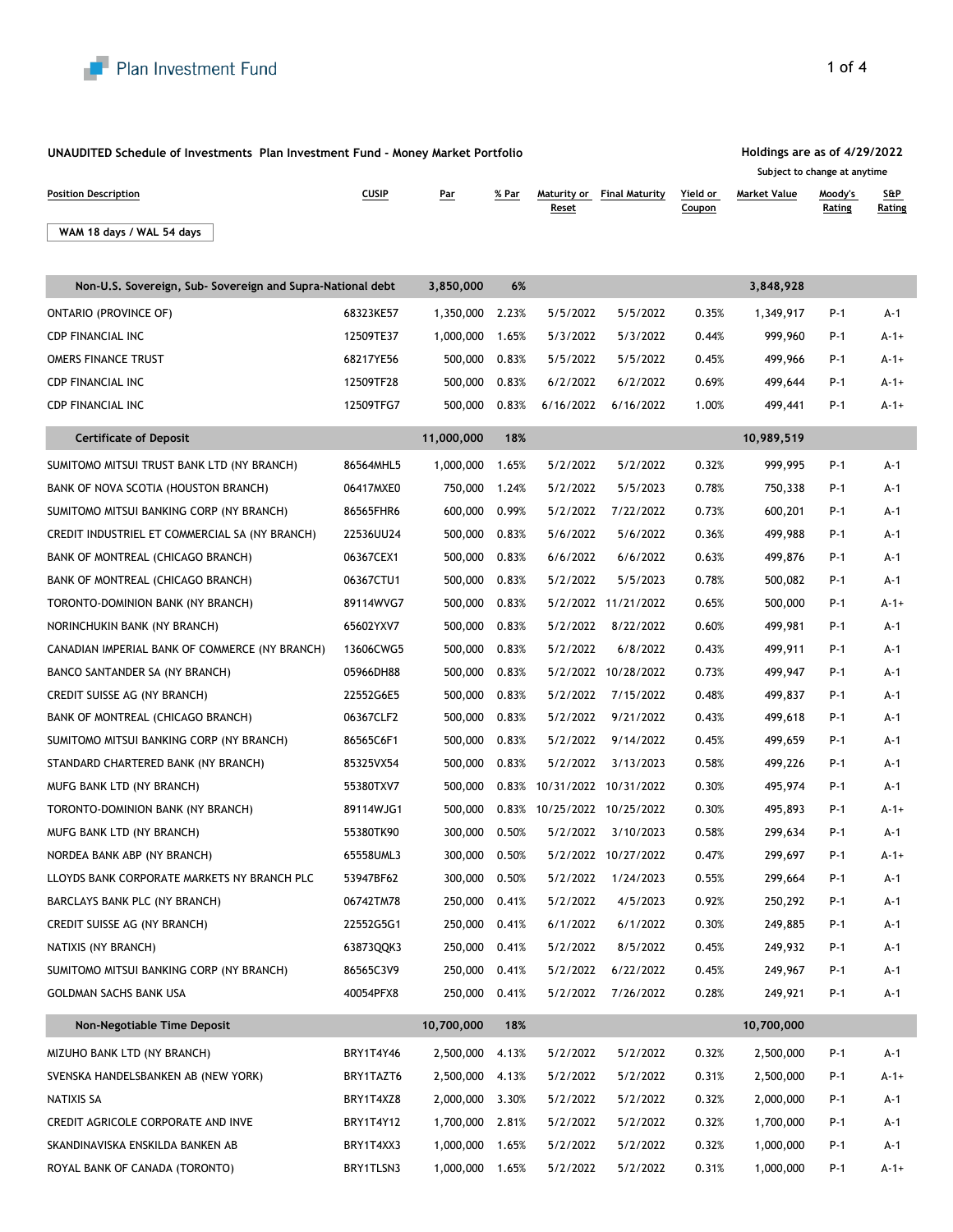

#### **UNAUDITED Schedule of Investments Plan Investment Fund - Money Market Portfolio**

**Position Description CUSIP Par** *Maturity of <b>Par Maturity of Maturity of Par Maturity of Maturity or <i>Maturity* **or** *Maturity* **or** *Maturity* **or** *Maturity* **or** *Maturity* **or** *Maturity* **or** *Maturity* **or** *Maturit* **Reset Maturity or** Final Maturity Yield or **Coupon Market Value Moody's Rating S&P Rating Tender Option Bond 1,000,000 2% 1,000,000** MIZUHO FLOATER / RESIDUAL TR V 144A 60700HEL9 1,000,000 1.65% 6/3/2022 6/3/2022 0.74% 1,000,000 NR A-1 **Variable Rate Demand Note 1,000,000 2% 1,000,000** BAY AREA TOLL AUTH CALIF TOLL BRDG **000 072024JD5** 500,000 0.83% 5/6/2022 5/6/2022 0.34% 500,000 VMIG1 A-1 BAY AREA TOLL AUTH CALIF TOLLBRDG **0000 12024KR2** 500,000 0.83% 5/6/2022 5/6/2022 0.32% 500,000 VMIG1 A-1 **Asset Backed Commercial Paper 10,800,000 18% 10,790,354** ALINGHI FUNDING COMPANY LLC 01626GE28 1,000,000 1.65% 5/2/2022 5/2/2022 0.34% 999,972 P-1 A-1 BEDFORD ROW FUNDING CORP 07644BE40 1,000,000 1.65% 5/4/2022 5/4/2022 0.33% 999,947 P-1 A-1+ ALBION CAPITAL CORPORATION SA 01329XFF1 1,000,000 1.65% 6/15/2022 6/15/2022 1.15% 998,847 P-1 A-1 NIEUW AMSTERDAM RECEIVABLES CORPORATION BV 65409SE38 750,000 1.24% 5/3/2022 5/3/2022 0.40% 749,967 P-1 A-1 BRIGHTHOUSE FINANCIAL SHORT TERM FUNDING LLC 10924JE63 750,000 1.24% 5/6/2022 5/6/2022 0.50% 749,934 NR A-1+ COLUMBIA FUNDING COMPANY LLC 19767DE67 750,000 1.24% 5/6/2022 5/6/2022 0.43% 749,939 P-1 A-1 OLD LINE FUNDING LLC 67984RJV2 500,000 0.83% 5/2/2022 11/2/2022 0.65% 500,000 P-1 A-1+ ANTALIS SA (ILE-DE-FRANCE) 03664BE36 500,000 0.83% 5/3/2022 5/3/2022 0.34% 499,979 P-1 A-1 BENNINGTON STARK CAPITAL COMPANY LLC 08224ME67 500,000 0.83% 5/6/2022 5/6/2022 0.52% 499,958 P-1 A-1 ANTALIS SA (ILE-DE-FRANCE) 03664BE93 500,000 0.83% 5/9/2022 5/9/2022 0.60% 499,931 P-1 A-1 ALINGHI FUNDING COMPANY LLC 01626GEQ5 500,000 0.83% 5/24/2022 5/24/2022 0.21% 499,742 P-1 A-1 CROWN POINT CAPITAL COMPANY LLC 2284K1F16 500,000 0.83% 6/1/2022 6/1/2022 0.30% 499,634 P-1 A-1 STARBIRD FUNDING CORP 85520MFH1 500,000 0.83% 6/17/2022 6/17/2022 0.35% 499,381 P-1 A-1 COLLATERALIZED COMMERCIAL PAPER V CO LLC 19424JFH4 500,000 0.83% 6/17/2022 6/17/2022 0.23% 499,381 P-1 A-1 CROWN POINT CAPITAL COMPANY LLC 22845AZU7 500,000 0.83% 10/4/2022 10/4/2022 0.30% 496,967 P-1 A-1 CROWN POINT CAPITAL COMPANY LLC 22845AZY9 500,000 0.83% 10/7/2022 10/7/2022 0.32% 496,906 P-1 A-1 THUNDER BAY FUNDING LLC 88603AEE9 300,000 0.50% 5/2/2022 10/21/2022 0.64% 300,000 P-1 A-1+ BEDFORD ROW FUNDING CORP 07645RCX2 250,000 0.41% 5/2/2022 9/1/2022 0.84% 249,866 P-1 A-1+ **U.S. Treasury Repurchase Agreement 1,000,000 2% 1,000,000** TRI-PARTY BNP PARIBAS BRY1TFB38 1,000,000 1.65% 5/2/2022 5/2/2022 0.27% 1,000,000 P-1 A-1 **U.S. Government Agency Repurchase Agreement 5,000,000 8% 5,000,000** TRI-PARTY TD SECURITIES (USA) LLC BRY1TFBZ7 3,000,000 4.95% 5/2/2022 5/2/2022 0.30% 3,000,000 NR A-1+ TRI-PARTY J.P. MORGAN SECURITIES BRY1TFBX2 2,000,000 3.30% 5/2/2022 5/2/2022 0.30% 2,000,000 P-1 A-1 **Other Repurchase Agreement 2,000,000 3% 2,000,000** TRI-PARTY BOFA SECURITIES INC. BRTX77SB0 1,000,000 1.65% 5/2/2022 5/2/2022 0.52% 1,000,000 NR A-1 TRI-PARTY J.P. MORGAN SECURITIES BRT7G0VZ5 1,000,000 1.65% 5/2/2022 5/2/2022 0.44% 1,000,000 P-1 A-1 **Financial Company Commercial Paper 12,250,000 20% 12,233,715** NATIONWIDE BUILDING SOCIETY 6385E1E49 2,000,000 3.30% 5/4/2022 5/4/2022 0.34% 1,999,885 P-1 A-1 SWEDBANK AB 87019SE26 1,000,000 1.65% 5/2/2022 5/2/2022 0.39% 999,971 P-1 A-1 NATIONAL AUSTRALIA BANK LTD 63254GSM8 750,000 1.24% 5/2/2022 8/10/2022 0.43% 749,693 P-1 A-1+

SWEDBANK AB 87019YAB7 500,000 0.83% 5/2/2022 10/13/2022 0.63% 500,000 P-1 A-1 NATIONAL AUSTRALIA BANK LTD 63254GTQ8 500,000 0.83% 5/2/2022 11/14/2022 0.65% 499,973 P-1 A-1+

**Holdings are as of 4/29/2022 Subject to change at anytime**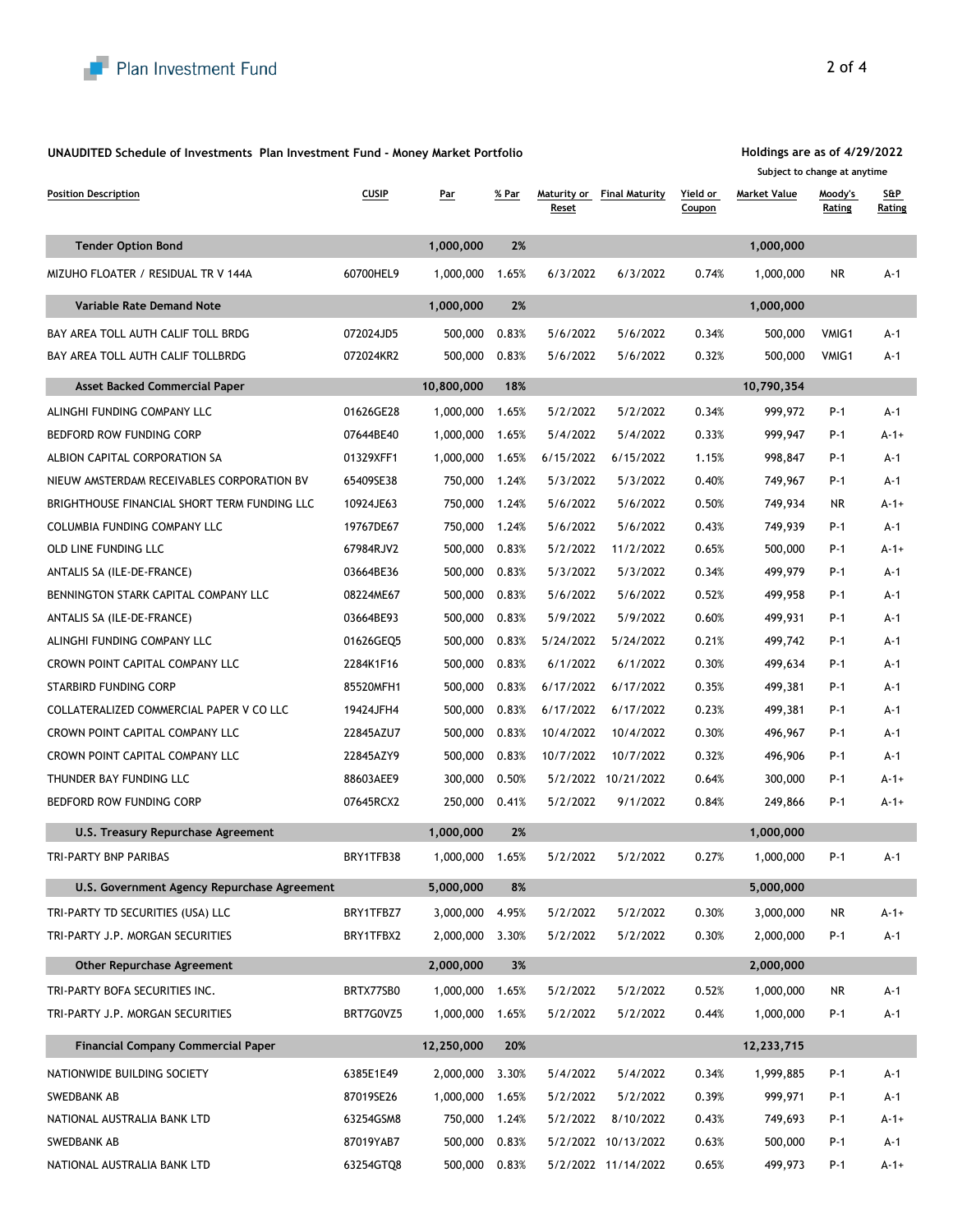

#### **UNAUDITED Schedule of Investments Plan Investment Fund - Money Market Portfolio**

| <b>Position Description</b>                                 | <b>CUSIP</b> | Par        | % Par | Maturity or<br>Reset | <b>Final Maturity</b>       | Yield or<br>Coupon | <b>Market Value</b> | Moody's<br>Rating | S&P<br>Rating |  |
|-------------------------------------------------------------|--------------|------------|-------|----------------------|-----------------------------|--------------------|---------------------|-------------------|---------------|--|
| NATIONAL AUSTRALIA BANK LTD                                 | 63254GRY3    | 500,000    | 0.83% | 5/2/2022             | 6/16/2022                   | 0.40%              | 499,922             | $P-1$             | $A-1+$        |  |
| SKANDINAVISKA ENSKILDA BANKEN AB                            | 83050UE20    | 500,000    | 0.83% | 5/2/2022             | 5/2/2022                    | 0.18%              | 499,985             | $P-1$             | $A-1$         |  |
| AUSTRALIA AND NEW ZEALAND BANKING GROUP LTD                 | 05253CE28    | 500,000    | 0.83% | 5/2/2022             | 5/2/2022                    | 0.55%              | 499,985             | $P-1$             | $A-1+$        |  |
| FEDERATION DES CAISSES DESJARDINS DU QUEBEC                 | 31428GE33    | 500,000    | 0.83% | 5/3/2022             | 5/3/2022                    | 0.50%              | 499,980             | $P-1$             | $A-1$         |  |
| MITSUBISHI UFJ TRUST AND BANKING CORP (SINGAPORE)           | 60683CE64    | 500,000    | 0.83% | 5/6/2022             | 5/6/2022                    | 0.72%              | 499,957             | $P-1$             | $A-1$         |  |
| UBS AG (UK BRANCH)                                          | 90276JMU7    | 500,000    | 0.83% | 5/2/2022             | 6/17/2022                   | 0.22%              | 499,925             | $P-1$             | $A-1$         |  |
| NATIONAL BANK OF CANADA                                     | 63307NFL6    | 500,000    | 0.83% | 5/2/2022             | 7/28/2022                   | 0.44%              | 499,825             | $P-1$             | $A-1$         |  |
| MACQUARIE BANK LTD                                          | 55607LFE9    | 500,000    | 0.83% | 6/14/2022            | 6/14/2022                   | 1.01%              | 499,628             | P-1               | $A-1$         |  |
| <b>BNP PARIBAS SA</b>                                       | 09660KFF9    | 500,000    | 0.83% | 6/15/2022            | 6/15/2022                   | 0.96%              | 499,435             | P-1               | $A-1$         |  |
| SUMITOMO MITSUI TRUST BANK LTD (SINGAPORE BRANCH) 86564XGR9 |              | 500,000    | 0.83% | 7/25/2022            | 7/25/2022                   | 1.27%              | 498,493             | P-1               | $A-1$         |  |
| <b>GOLDMAN SACHS INTERNATIONAL</b>                          | 38150UJP7    | 500,000    | 0.83% | 9/23/2022            | 9/23/2022                   | 0.25%              | 496,697             | $P-1$             | $A-1$         |  |
| NORDEA BANK ABP                                             | 65558KKM5    | 500,000    |       |                      | 0.83% 10/21/2022 10/21/2022 | 0.31%              | 495,849             | $P-1$             | $A-1+$        |  |
| ASB BANK LTD                                                | 0020NAAB6    | 250,000    | 0.41% | 5/2/2022             | 9/8/2022                    | 0.78%              | 250,141             | P-1               | $A-1+$        |  |
| NATIONAL AUSTRALIA BANK LTD                                 | 63254GTT2    | 250,000    | 0.41% |                      | 5/23/2022 10/25/2022        | 0.62%              | 250,000             | P-1               | $A-1+$        |  |
| MACQUARIE BANK LTD                                          | 55607NJZ4    | 250,000    | 0.41% | 5/2/2022             | 1/4/2023                    | 0.63%              | 249,851             | P-1               | $A-1$         |  |
| SKANDINAVISKA ENSKILDA BANKEN AB                            | 83050WAY0    | 250,000    | 0.41% | 5/2/2022             | 9/9/2022                    | 0.45%              | 249,851             | P-1               | A-1           |  |
| UNITED OVERSEAS BANK LTD                                    | 91127RBA4    | 250,000    | 0.41% | 5/2/2022             | 11/7/2022                   | 0.48%              | 249,780             | P-1               | $A-1+$        |  |
| <b>BPCE SA</b>                                              | 05571CPN5    | 250,000    | 0.41% | 2/22/2023            | 2/22/2023                   | 1.42%              | 244,890             | P-1               | A-1           |  |
| Non-Financial Company Commercial Paper                      |              | 2,000,000  | 3%    |                      |                             |                    | 1,999,924           |                   |               |  |
| FLORIDA POWER & LIGHT CO                                    | 34108BE27    | 2,000,000  | 3.30% | 5/2/2022             | 5/2/2022                    | 0.33%              | 1,999,924           | $P-1$             | $A-1$         |  |
| <b>TOTAL</b>                                                |              | 60,600,000 | 100%  |                      |                             |                    | 60,562,439          |                   |               |  |

**Past performance does not guarantee future results. The performance data quoted represents past performance and current returns may be lower or higher. The investment return and principal will fluctuate so that an investor's shares, when redeemed, may be worth more or less than the original cost. To obtain performance information current to the most recent month end, please call (800) 621-9215.**

**Holdings shown are unaudited and are based on the fund's unofficial books and records, and may not be representative of current or future investments. Fund holdings should not be relied on in making investment decisions and should not be construed as research or investment advice regarding particular securities.**

WAM, Dollar-Weighted Average Maturity: The average maturity of a Fund is the average amount of time until the organizations that issued the debt securities in **the Fund's portfolio must pay off the principal amount of the debt. "Dollar-weighted" means the larger the dollar value of a debt security in the Fund, the more weight it gets in calculating this average. To calculate the dollar-weighted average maturity, the Fund may treat a variable or floating rate security as having a maturity equal to the time remaining to the security's next interest rate reset data rather than the security's actual maturity.**

WAL, Dollar-Weighted Average Life: The dollar-weighted average maturity of a Fund's portfolio calculated without reference to the exceptions used for variable **or floating rate securities regarding the use of the interest rate reset dates in lieu of the security's actual maturity data. "Dollar-weighted" means the larger of the dollar value of a debt security in the Fund, the more weight it gets in calculating this average.** 

*You could lose money by investing in the Portfolio. Because the share price of the Portfolio will fluctuate, when you sell your shares they may be worth more or less than what you originally paid for them. The Portfolio may impose a fee upon sale of your shares or may temporarily suspend your ability to sell shares if the Portfolio's liquidity falls below required minimums because of market conditions or other factors. An investment in the Portfolio is not insured or guaranteed by the Federal Deposit Insurance Corporation or any other government agency. The Fund's sponsor has no legal obligation to provide financial support to the Fund, and you should not expect that the sponsor will provide financial support to the Fund at any time.*

#### **Holdings are as of 4/29/2022 Subject to change at anytime**